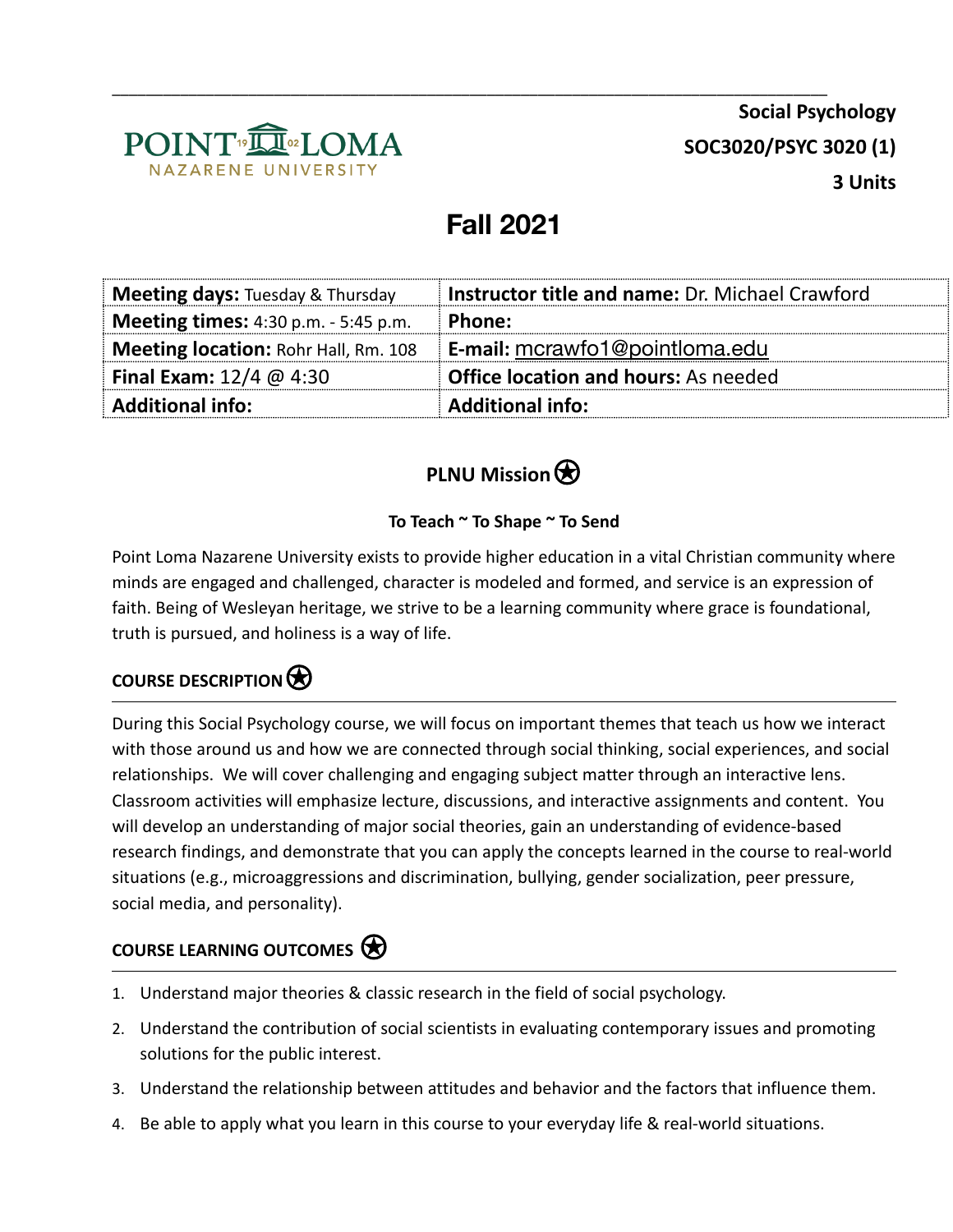- 5. Be able to comprehend, critically analyze, & discuss social research. (This learning objective will be assessed during i-Clicker quizzes & class discussions).
- 6. Locate, interpret and critically evaluate scholarly articles in psychology.
- 7. Demonstrate effective written communication skills in a variety of formats and for a variety of audiences, using APA format when appropriate.
- 8. Evaluate the role that context (i.e., families, peers, schools, communities, cultures) plays in development.
- 9. Describe the major concepts theories, empirical findings, historical trends in psychology and their application to behavioral and mental processes.
- 10. Describe the scientific approach to psychology and apply basic research methods in psychology, including research design, quantitative analysis, interpretation, and reporting in APA format.

#### ASSESSMENT AND GRADING  $\bigotimes$

- **Weekly Quizzes:** Weekly quizzes must be completed prior to the beginning of the class they are assigned for. These Quizzes will cover the reading assigned for that week and ensure that you are prepared for discussion when class begins. The top 10 highest scores of the quizzes will be averaged together and will make up 25% of the course grade.
- **In-Class Participation:** Students will be asked to participate in discussion in order to demonstrate understanding of class concepts.
- **Midterm Paper:** Find a current event that took place over the past five years. Identify two concepts from class that played a role in the event (e.g. social facilitation, cognitive dissonance, social learning theory, etc.). Papers should be a minimum of 5 pages, double spaced, 12pt font. Papers must be written in APA format with a minimum of three references.
- **Group Presentation:** Students will be randomly assigned a group member and topic on the first day of class. Students will prepare a 30-60 minute presentation and include a class activity demonstrating that concept within the allotted time. All members of the group will receive the same grade.

|  |  |  |  | • Final Exam: Exam will be comprehensive and will include topics covered throughout the semester. |
|--|--|--|--|---------------------------------------------------------------------------------------------------|
|--|--|--|--|---------------------------------------------------------------------------------------------------|

| Assignment distribution by percentage:        | Grading scale:                 |                                |
|-----------------------------------------------|--------------------------------|--------------------------------|
| Weekly quizzes<br>15%<br>$\bullet$            | $A = 93 - 100$                 | $C = 73 - 76$                  |
| In-Class Participation<br>10%<br>$\bullet$    | $A = 92 - 90$                  | $C = 70 - 72$                  |
| 25%<br><b>Group Presentation</b><br>$\bullet$ | $B+=87-89$                     | $D+=67-69$                     |
| 25%<br>Midterm Paper<br>$\bullet$             | $B = 83 - 86$<br>$B = 80 - 82$ | $D = 63 - 66$<br>$D = 60 - 62$ |
| Final Exam<br>25%<br>$\bullet$                | $C+=77-79$                     | $F = 0 - 59$                   |
|                                               |                                |                                |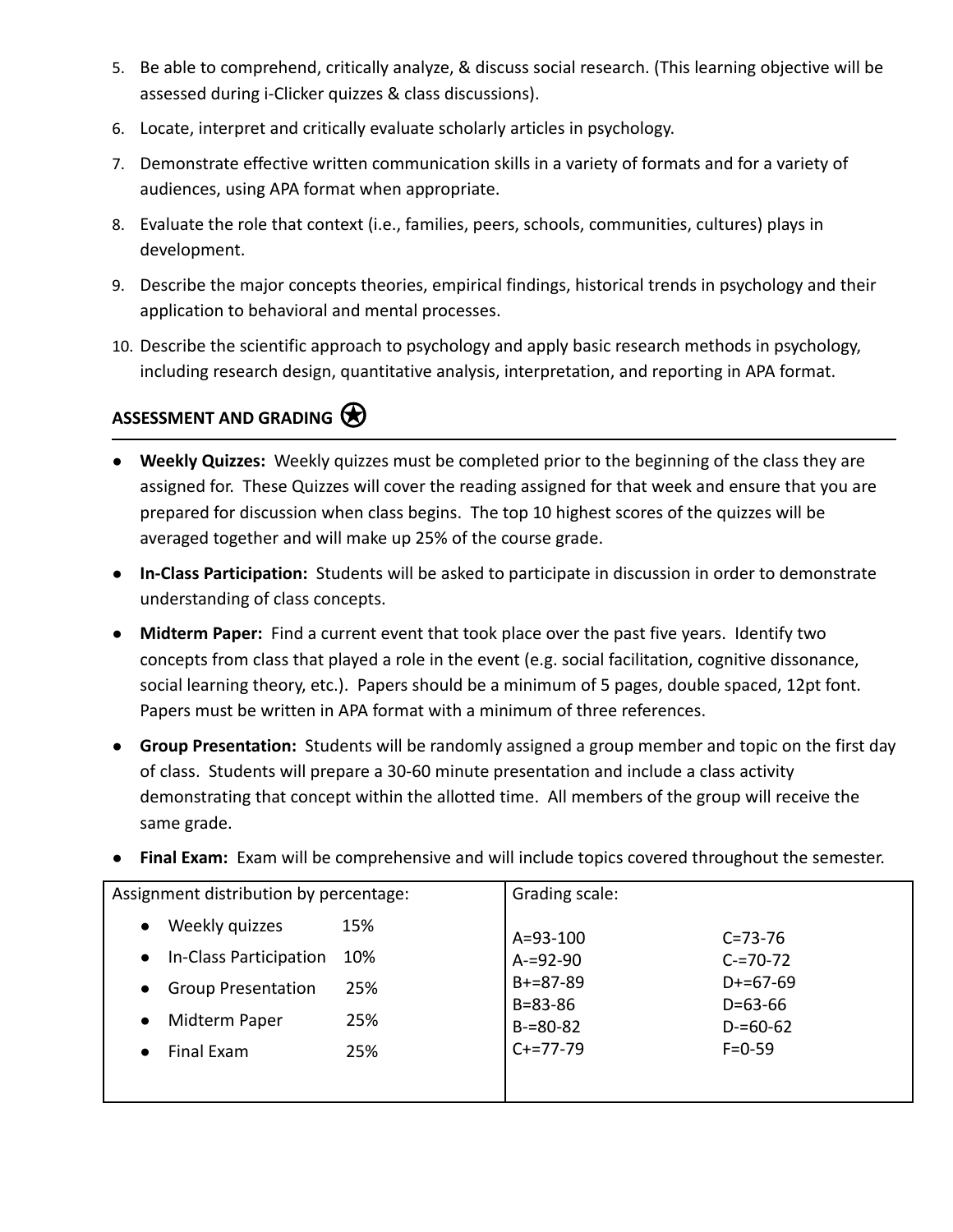Gilovich, T., Keltner, D., Chen, S., & Nisbett, R. E. (2019). *Social psychology (5*th ed.). New York, NY: W.W. Norton & Company, Inc.

ISBN-13: 978-0393667691



**Course Summary**⍟

| <b>DATE PRESENTED</b> | <b>CLASS CONTENT OR ASSIGNMENT</b>                    | <b>ASSIGNMENT</b><br><b>DUE DATE</b> |
|-----------------------|-------------------------------------------------------|--------------------------------------|
| 9/2                   | Syllabus and Intro                                    |                                      |
| 9/7                   | Invitation & Methods of Social Psychology             |                                      |
| 9/9                   | Methods/Social Self                                   |                                      |
| 9/14                  | <b>Social Cognition</b>                               | Quiz                                 |
| 9/16                  | Social Cognition - Group 1                            |                                      |
| 9/21                  | <b>Social Attribution</b>                             | Quiz                                 |
| 9/23                  | Social Attribution - Group 2                          |                                      |
| 9/28                  | <b>Emotion</b>                                        | Quiz                                 |
| 9/30                  | Emotion - Group3                                      |                                      |
| 10/5                  | Attitudes, Behavior, & Rationalization                | Quiz                                 |
| 10/7                  | Attitudes, Behavior, & Rationalization - Group 4      |                                      |
| 10/12                 | Persuasion                                            | Quiz                                 |
| 10/14                 | Persuasion - Group 5                                  |                                      |
| 10/19                 | <b>Agression</b>                                      | Quiz                                 |
| 10/21                 | Aggression - Group 6                                  |                                      |
| 10/26                 | <b>Open Class</b>                                     |                                      |
| 10/28                 | <b>Mid-Semester Review</b>                            | <b>Midterm Paper</b>                 |
| 11/2                  | Social Influence                                      | Quiz                                 |
| 11/4                  | Social Influence - Group 7                            |                                      |
| 11/9                  | Relationships & Attraction                            | Quiz                                 |
| 11/11                 | Relationships & Attraction - Group 8                  |                                      |
| 11/16                 | Stereotyping, Prejudice, and Discrimination           | Quiz                                 |
| 11/18                 | Stereotyping, Prejudice, and Discrimination - Group 9 |                                      |
| 11/23                 | <b>Open Discussion</b>                                |                                      |
| 11/25                 | *** Class Canceled - Thanksgiving Recess***           |                                      |
| 11/30                 | <b>Group Dynamics</b>                                 | Quiz                                 |
| 12/2                  | Group Dynamics - Group 10                             |                                      |
| 12/7                  | Altruism & Cooperation                                | Quiz                                 |
| 12/9                  | <b>Final Exam Review</b>                              |                                      |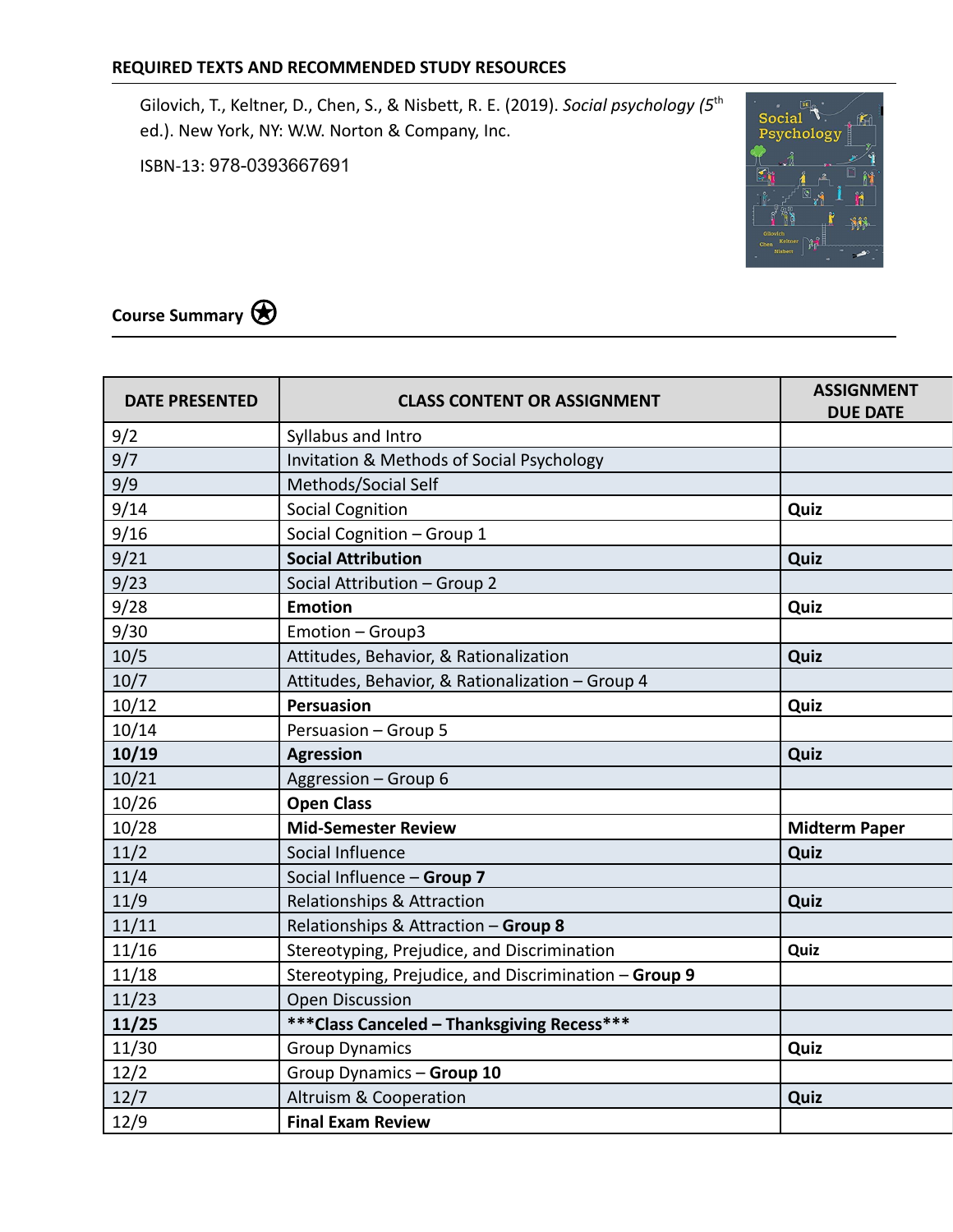| -- | 7:00PM<br>$'$ Final Exam $-$ 4:30PM $-$ 7. |  |
|----|--------------------------------------------|--|
|    |                                            |  |

Note: *This schedule is subject to change, as needed.*

#### **INCOMPLETE AND LATE ASSIGNMENTS**⍟

All assignments are to be submitted/turned in by the beginning of the class session on the day they are due—including assignments posted in Canvas. In-class assignments must be completed in class. Incompletes will only be assigned in extremely unusual circumstances.

## **FINAL EXAMINATION POLICY**

Successful completion of this class requires taking the final examination **on its scheduled day**. The final examination schedule is posted on the [Class Schedules](http://www.pointloma.edu/experience/academics/class-schedules) site. No requests for early examinations or alternative days will be approved.

NOTE: The following policies are to be used without changes:

#### **PLNU COPYRIGHT POLICY**

Point Loma Nazarene University, as a non-profit educational institution, is entitled by law to use materials protected by the US Copyright Act for classroom education. Any use of those materials outside the class may violate the law.

#### **PLNU ACADEMIC HONESTY POLICY**

Students should demonstrate academic honesty by doing original work and by giving appropriate credit to the ideas of others. Academic dishonesty is the act of presenting information, ideas, and/or concepts as one's own when in reality they are the results of another person's creativity and effort. A faculty member who believes a situation involving academic dishonesty has been detected may assign a failing grade for that assignment or examination, or, depending on the seriousness of the offense, for the course. Faculty should follow and students may appeal using the procedure in the university Catalog. See [Academic Policies](http://catalog.pointloma.edu/content.php?catoid=18&navoid=1278) for definitions of kinds of academic dishonesty and for further policy information.

### **PLNU ACADEMIC ACCOMMODATIONS POLICY**

While all students are expected to meet the minimum standards for completion of this course as established by the instructor, students with disabilities may require academic adjustments, modifications or auxiliary aids/services. At Point Loma Nazarene University (PLNU), these students are requested to register with the Disability Resource Center (DRC), located in the Bond Academic Center. ([DRC@pointloma.edu](mailto:DRC@pointloma.edu) or 619-849-2486). The DRC's policies and procedures for assisting such students in the development of an appropriate academic adjustment plan (AP) allows PLNU to comply with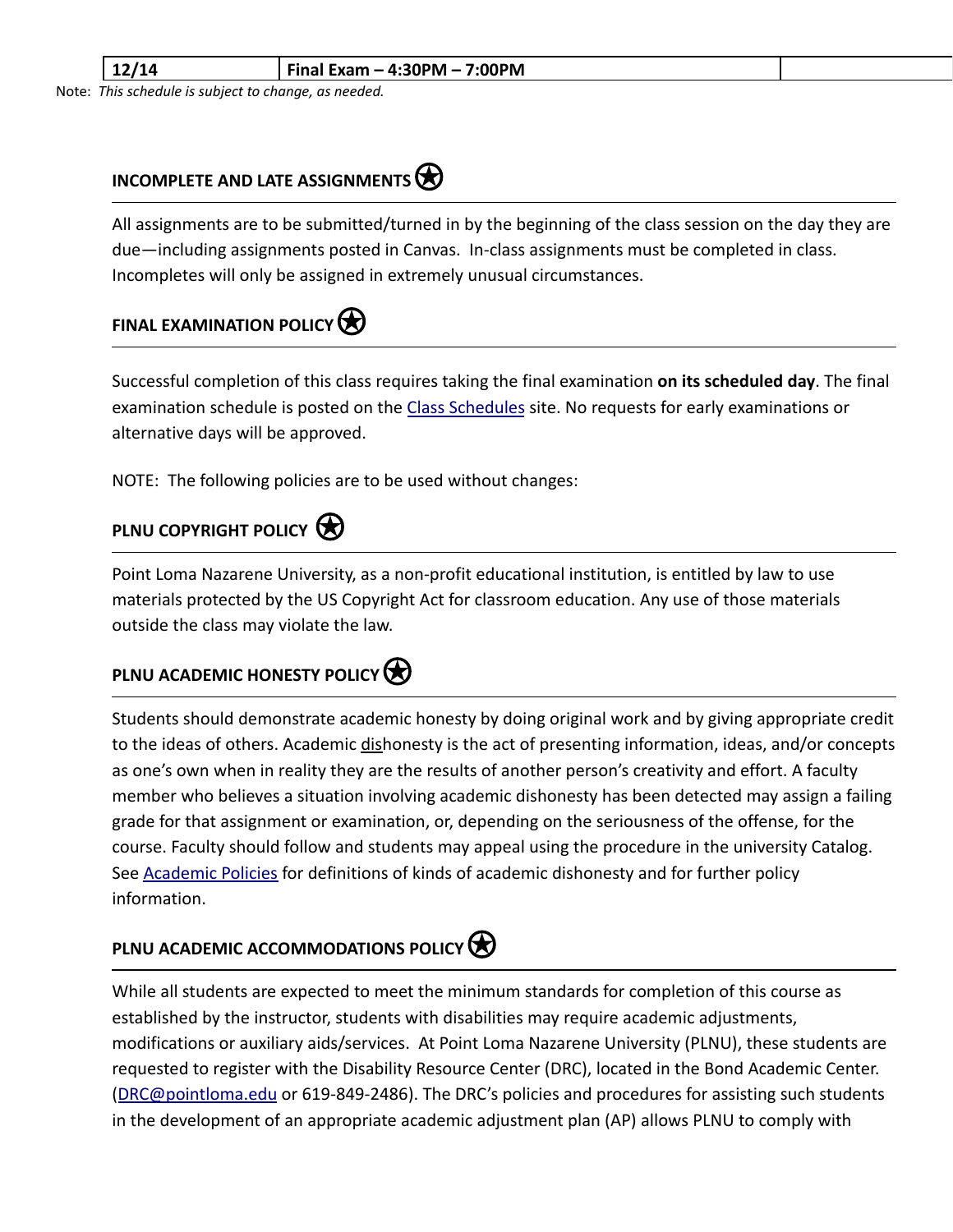Section 504 of the Rehabilitation Act and the Americans with Disabilities Act. Section 504 (a) prohibits discrimination against students with special needs and guarantees all qualified students equal access to and benefits of PLNU programs and activities. After the student files the required documentation, the DRC, in conjunction with the student, will develop an AP to meet that student's specific learning needs. The DRC will thereafter email the student's AP to all faculty who teach courses in which the student is enrolled each semester. The AP must be implemented in all such courses.

If students do not wish to avail themselves of some or all of the elements of their AP in a particular course, it is the responsibility of those students to notify their professor in that course. PLNU highly recommends that DRC students speak with their professors during the first two weeks of each semester about the applicability of their AP in that particular course and/or if they do not desire to take advantage of some or all of the elements of their AP in that course.

## **PLNU ATTENDANCE AND PARTICIPATION POLICY**

Regular and punctual attendance at all classes is considered essential to optimum academic achievement. If the student is absent from more than 10 percent of class meetings, the faculty member can file a written report which may result in de-enrollment. If the absences exceed 20 percent, the student may be de-enrolled without notice until the university drop date or, after that date, receive the appropriate grade for their work and participation. See [Academic Policies](http://catalog.pointloma.edu/content.php?catoid=18&navoid=1278) in the Undergraduate Academic Catalog.